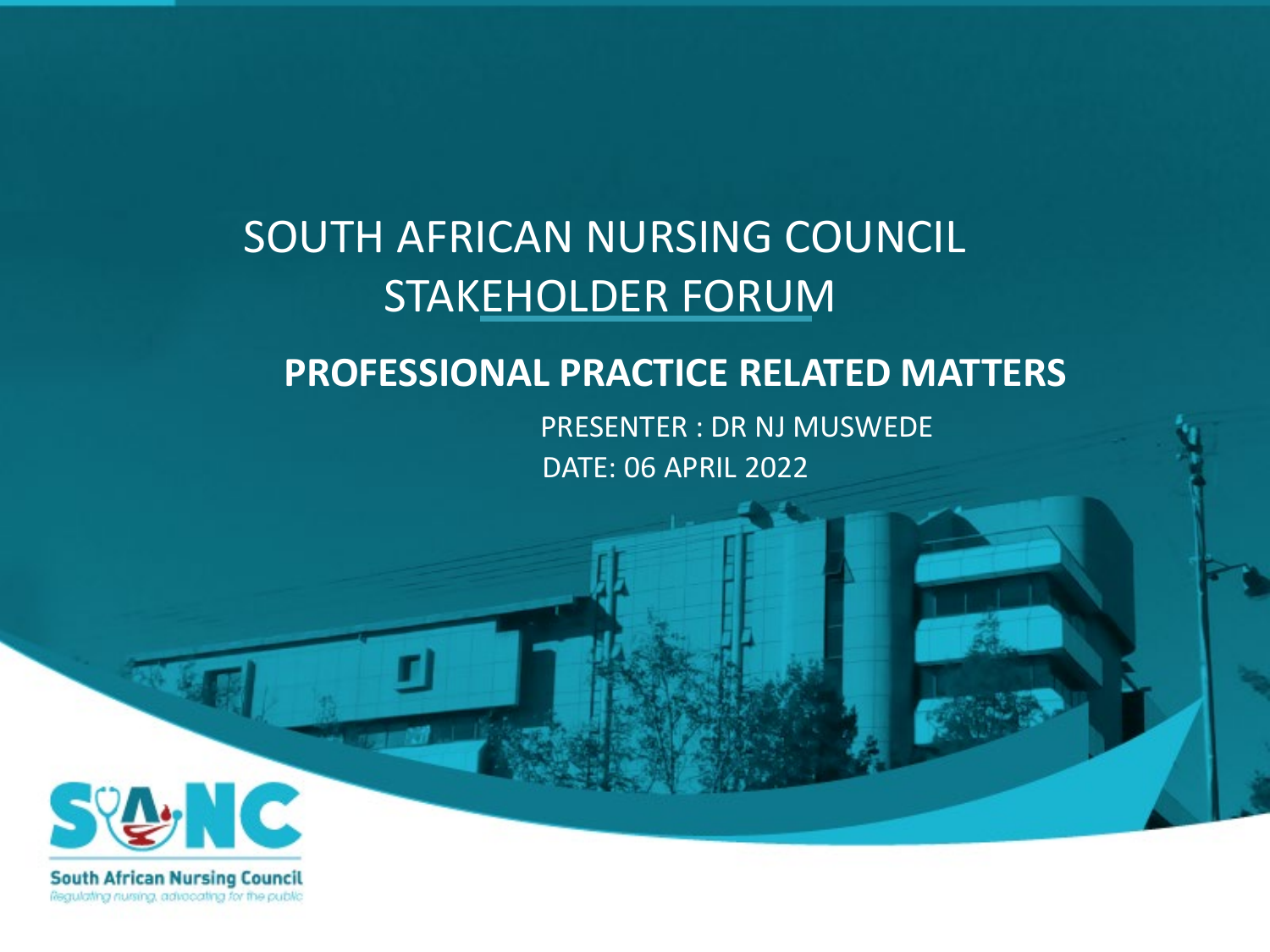## **Presentation Outline**

- 1. Introduction
- 2. Professional Practice Strategic Initiatives
- 2.1. Nursing Practice Standards development
- 2.2. Establishment of the Inspectorate
- 2.3. Continuing Professional Development (CPD)
- 2.4. Development of Private Practice Regulations
- 3. Update on Impairment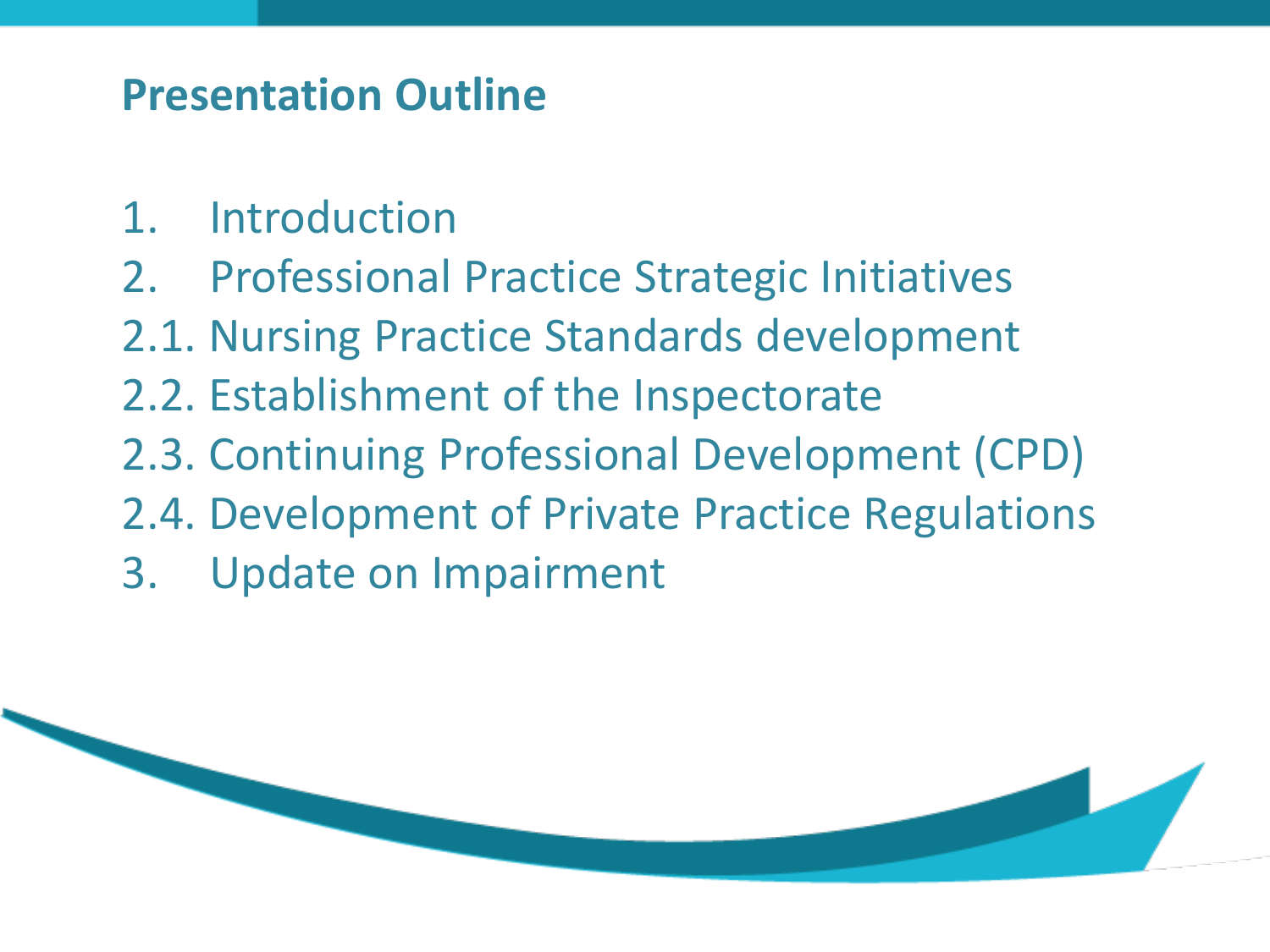## **1. Introduction**

- The SANC is mandated in terms of the Nursing Act, 2005 (Act no. 33 of 2005), Act to serve and protect the public in matters involving nursing and midwifery services, to uphold and maintain professional conduct and practice standards.
- Section 4 (2) (g) and 3(C) of the Act mandates the SANC to carry out quality control inspections in accordance with the prescribed conditions in order to promote the provision of nursing services to the inhabitants of the Republic that complies with universal norms and values.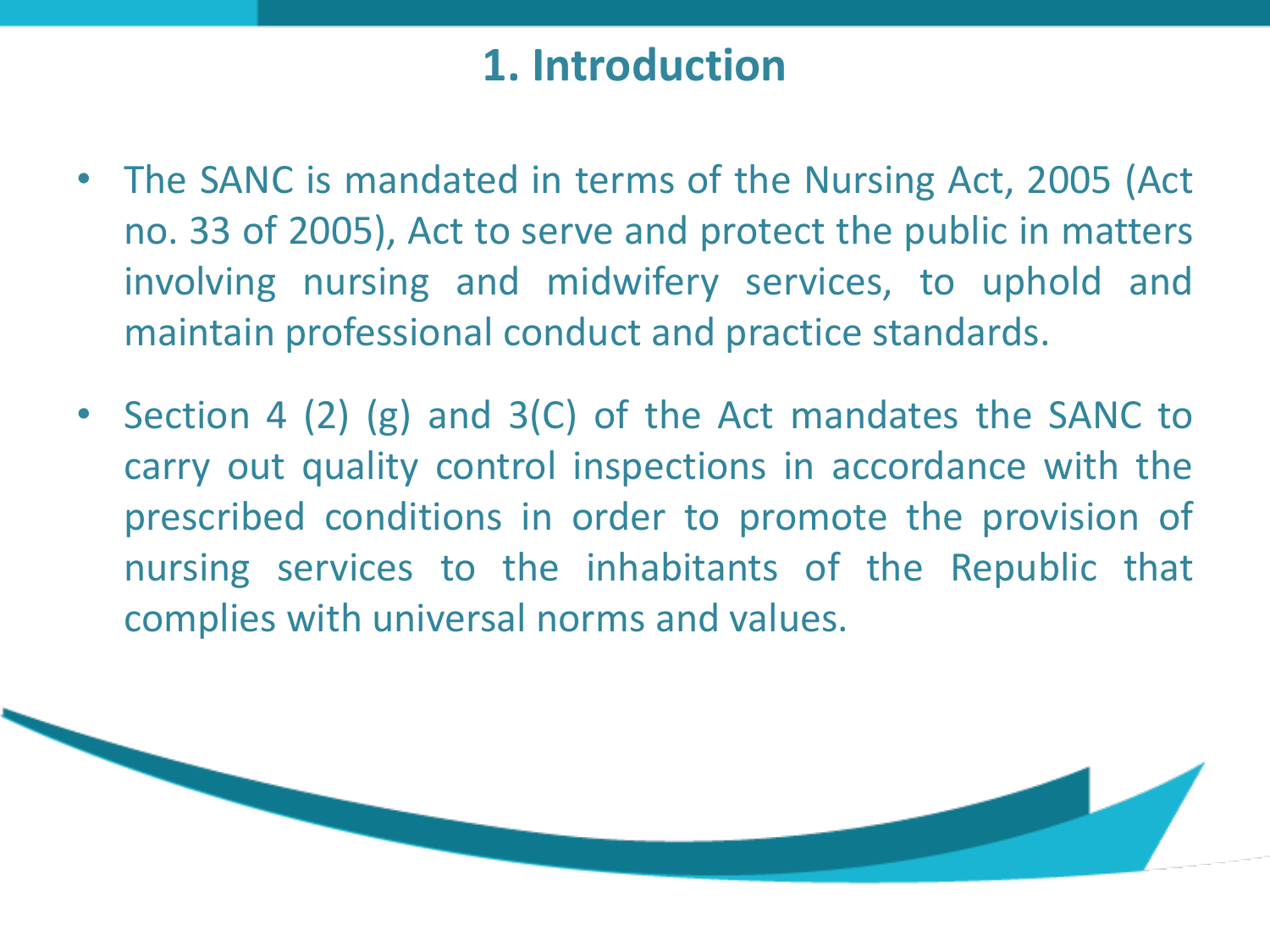#### **2. Professional Practice Strategic Initiatives**

- The 16th Council has, as part of its five years strategy prioritized, amongst others the following initiatives for Professional Practice:
- **Development of Nursing Practice Standards;**
- **Establishment of the Inspectorate Section;**
- **Introduction of CPD; and**
- **Development of Private Practice Regulations**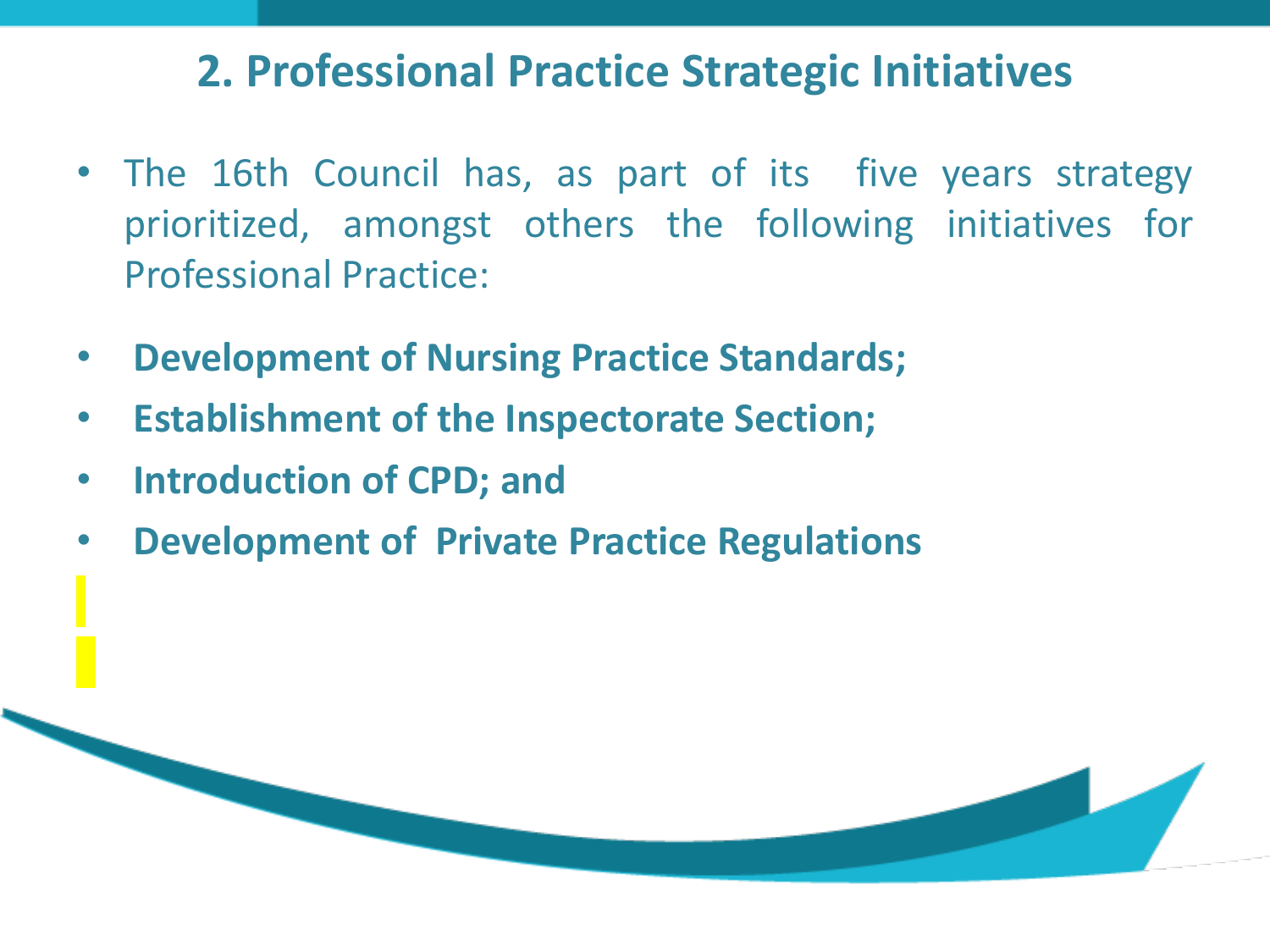#### **2.1. Nursing Practice Standards development**

- In terms of standards development, initial scoping of standards was conducted in June 2020. The scoping exercise culminated into the first draft Nursing Practice Standards and draft inspection tools.
- A diverse Technical Working Group (TWG) approach was approved by Council to ensure an inclusive process of standards development. The TWG consisted of representatives from Nursing Practice Directorates in Provincial Departments of Health, Private Hospitals Groups, and the Office of Health Standards Compliance (OHSC).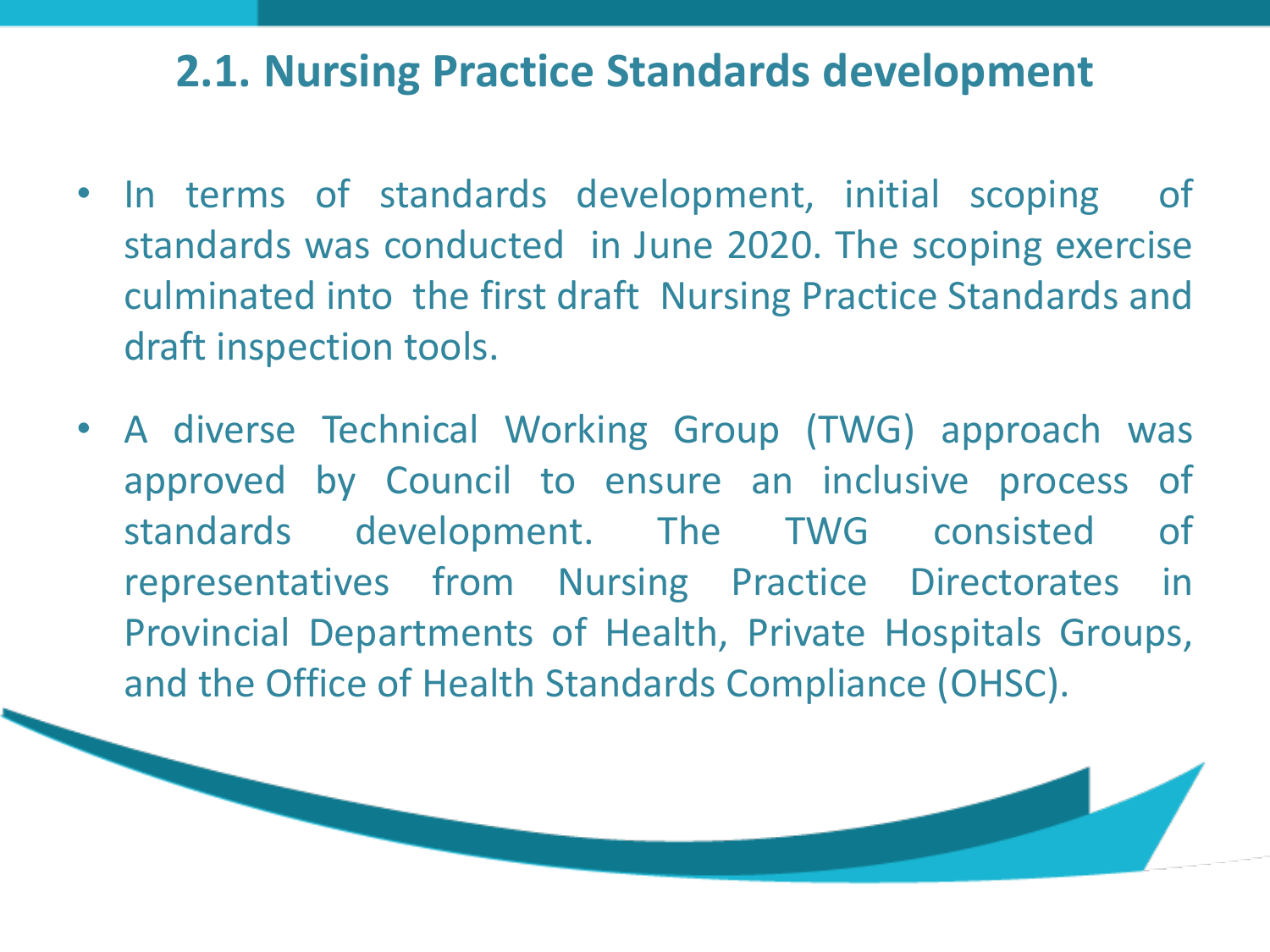#### **Standards development process…cont.**

- The TWG developed the second draft incorporating best practices from benchmarking exercises conducted.
- Socio Economic Impact Analysis System (SEIAS) was conducted, and approval was granted by the Presidency.
- Consultations on developed standards were conducted with stakeholders and comments from stakeholders informed the development of third draft Nursing Practice Standards document.
- The standards, together with inspection tools/ measures were approved by Council in January 2022.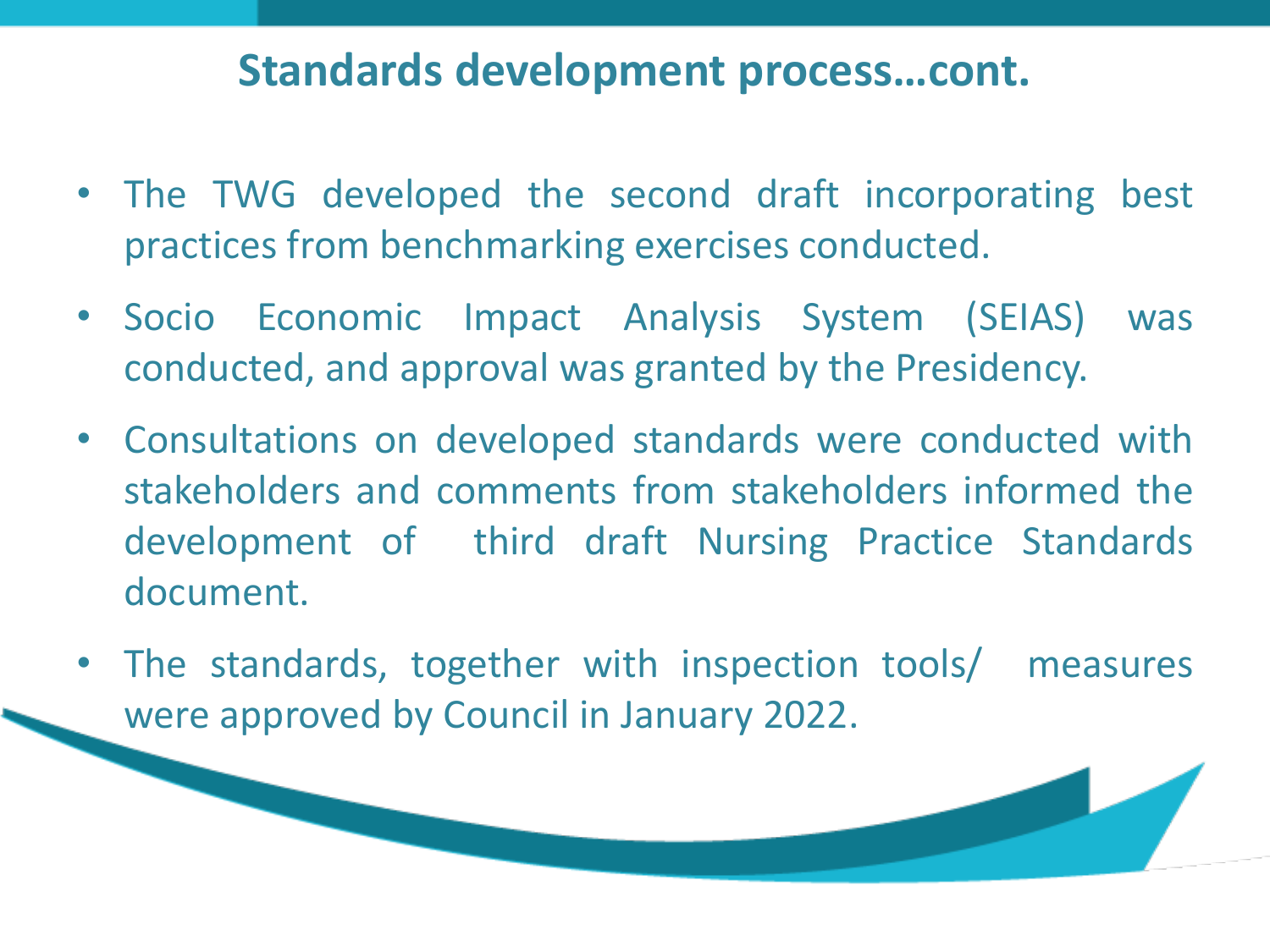#### **Standards development process…cont**.

- Council also approved conduction of pilot inspections in sampled health establishments.
- The pilot will enable the SANC to test the practicality and acceptability of developed standards in health establishments, as well as internal processes developed (policy and Standard Operating Procedures) .
- Lessons learnt from the pilot will inform the necessary revisions and finalisation of the Nursing Practice Standards, and these will be used to inspect all health establishments in order to improve quality of the nursing care provision.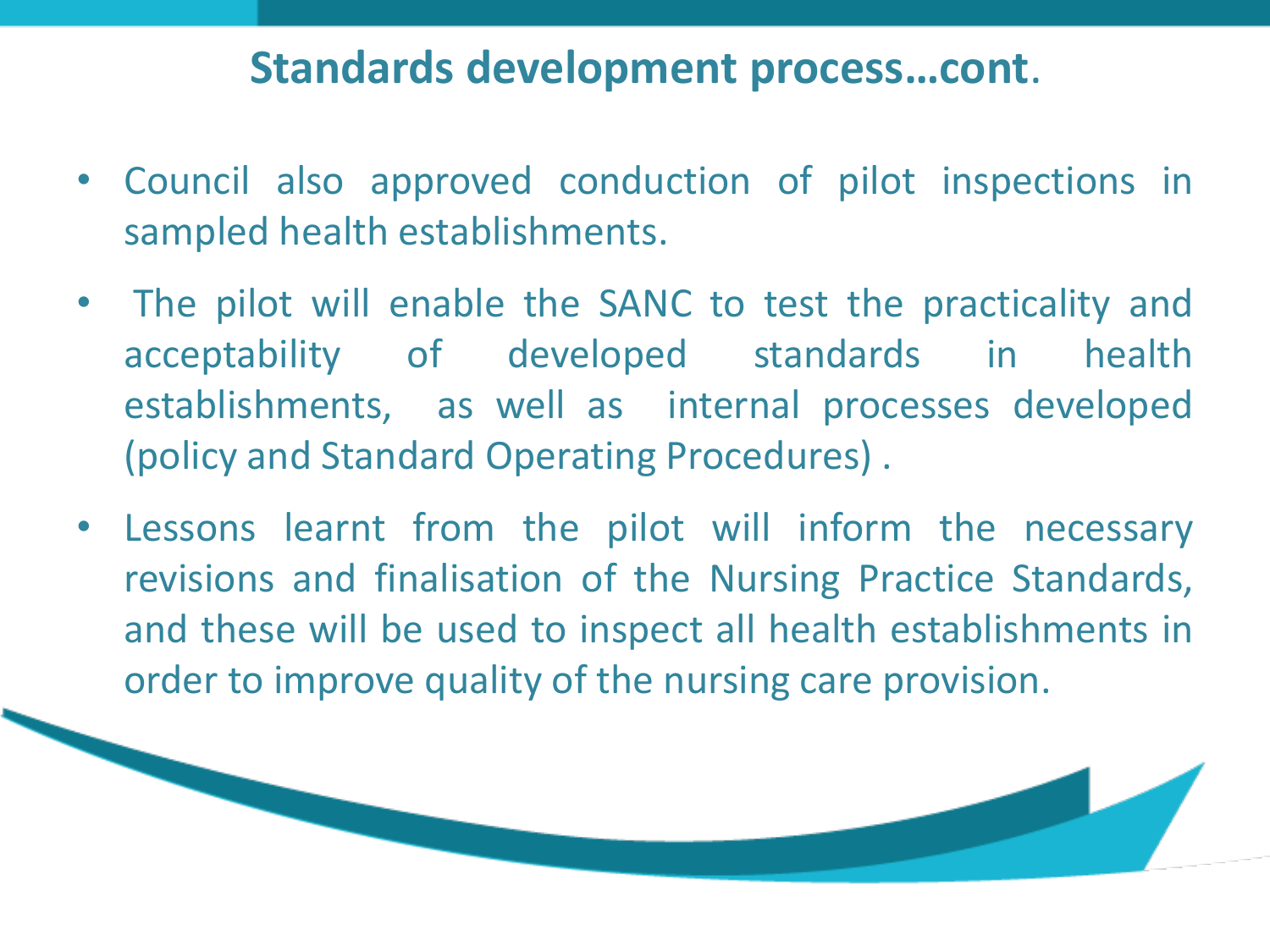## **2.2. Establishment of the Inspectorate**

- Parallel to standards development, the SANC adopted a phased in approach in the establishment of the Inspectorate section within Professional Practice Department, in order to implement Section 4 (2) (g) and 3(C) of the Act.
- This is the section that is responsible for conducting inspections , they are currently piloting the Nursing Practice Standards in purposefully sampled health establishments, from PHC/CHCs to Tertiary and Central hospitals, including Private.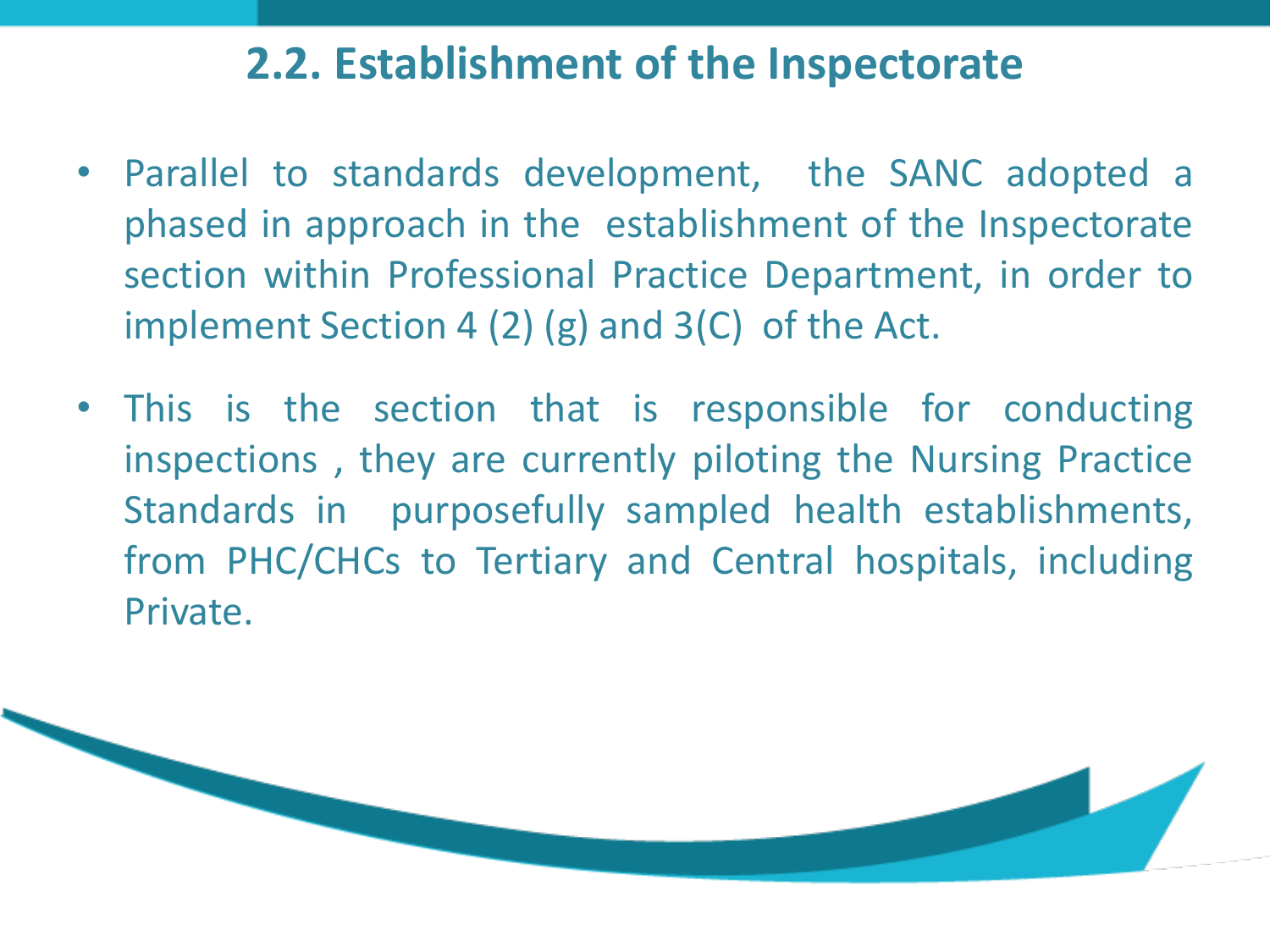#### **Establishment of the Inspectorate…..cont.**

- The section currently has a Manager and 2 Professional Advisors, recruitment of additional staff is underway.
- The Inspectorate team has, up to date inspected health establishments as indicated below:
- Chris Hani Baragwanath Academic Hospital
- Mediclinic Medforum Private Hospital
- Rethabile Health Community Health Care Centre
- There is general acceptance of the Nursing Practice Standards by the profession in health establishments inspected and valuable comments/ inputs are being provided.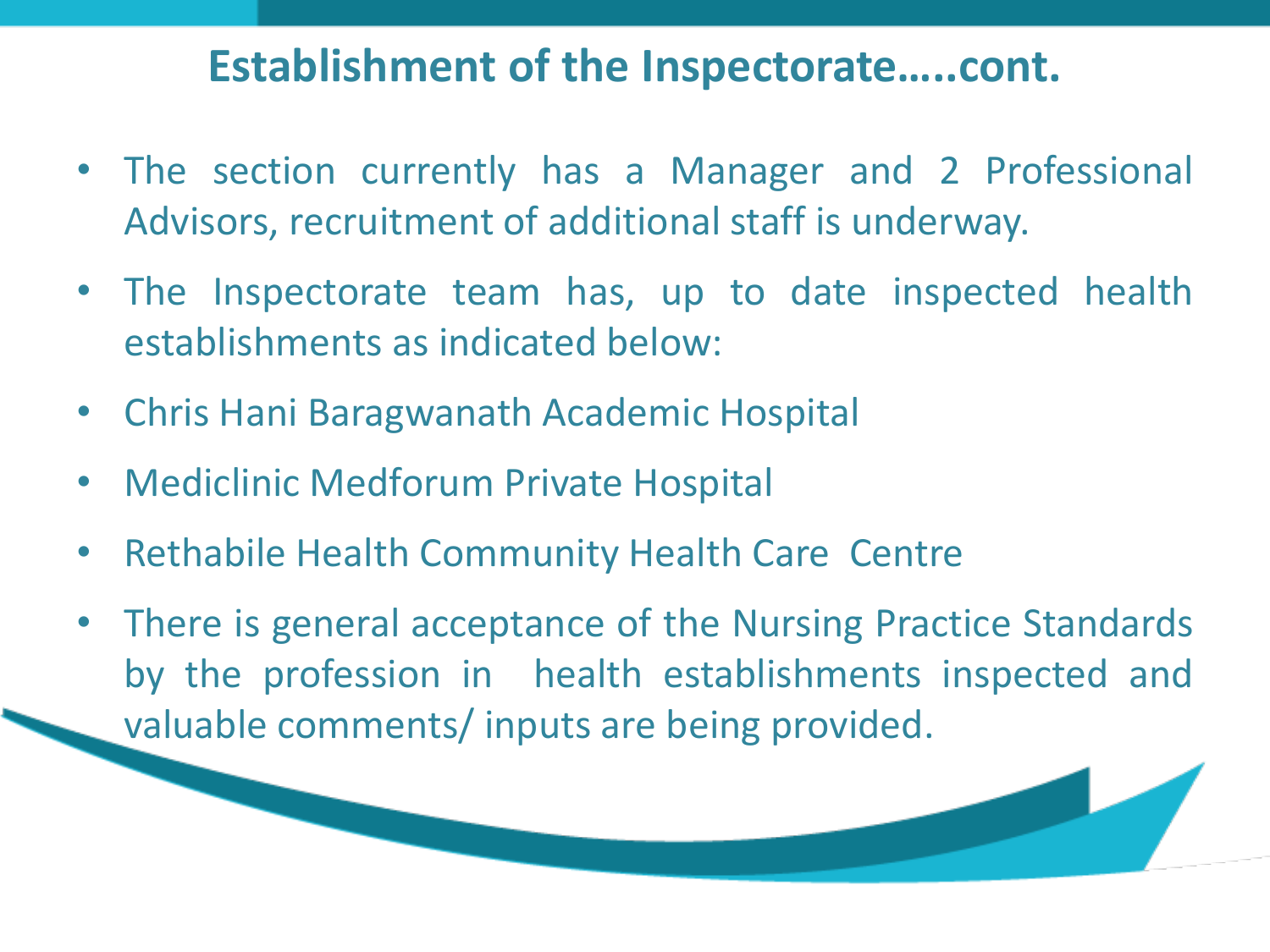# **2.3. Continuing Professional Development (CPD) update**

- Development of a CPD System for nurses and midwives has been a growing priority for the SANC.
- Sections 39 (a) (b) (c) & 59 (1)(a) (b) (c) of the Act mandates the Council to develop a CPD system for nurses and midwives in S A.
- In line with the mandate above, the SANC developed a CPD framework, related documents and processes which were approved by Council.
- CPD briefing sessions were conducted with stakeholders in 2021.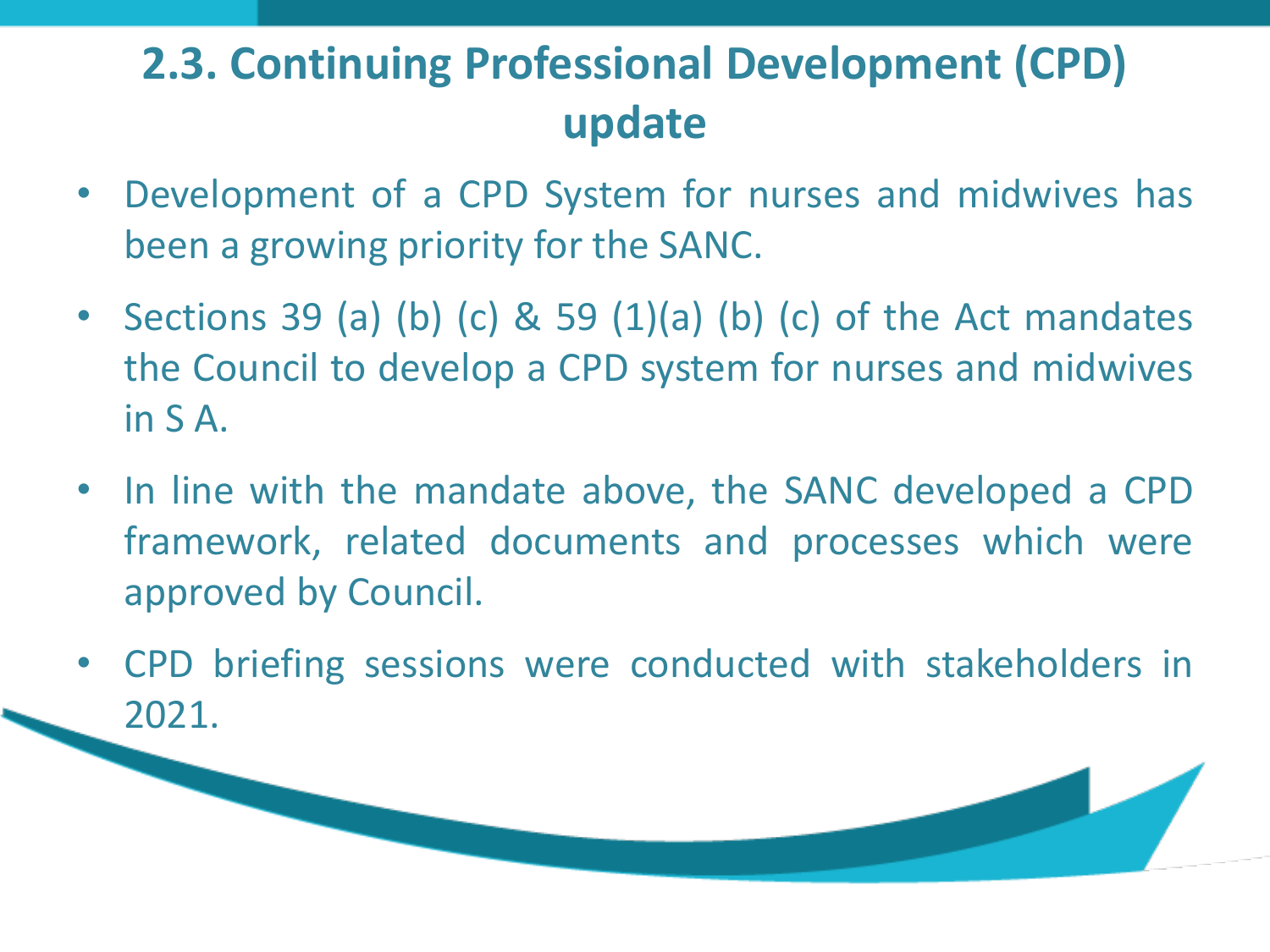#### **CPD update…..cont.**

- SANC requested approval from NDoH to conduct CPD pilot roll out in Provinces and approval was granted. ( NDOH is the Custodian of Health).
- SANC developed a CPD pilot roll out implementation plan.
- Gauteng Province was identified as the first CPD pilot roll out site
- The pilot is currently underway in Gauteng, conducted in partnership with the office of the Chief Nursing Office (CNO), the Nursing Practice Directorate.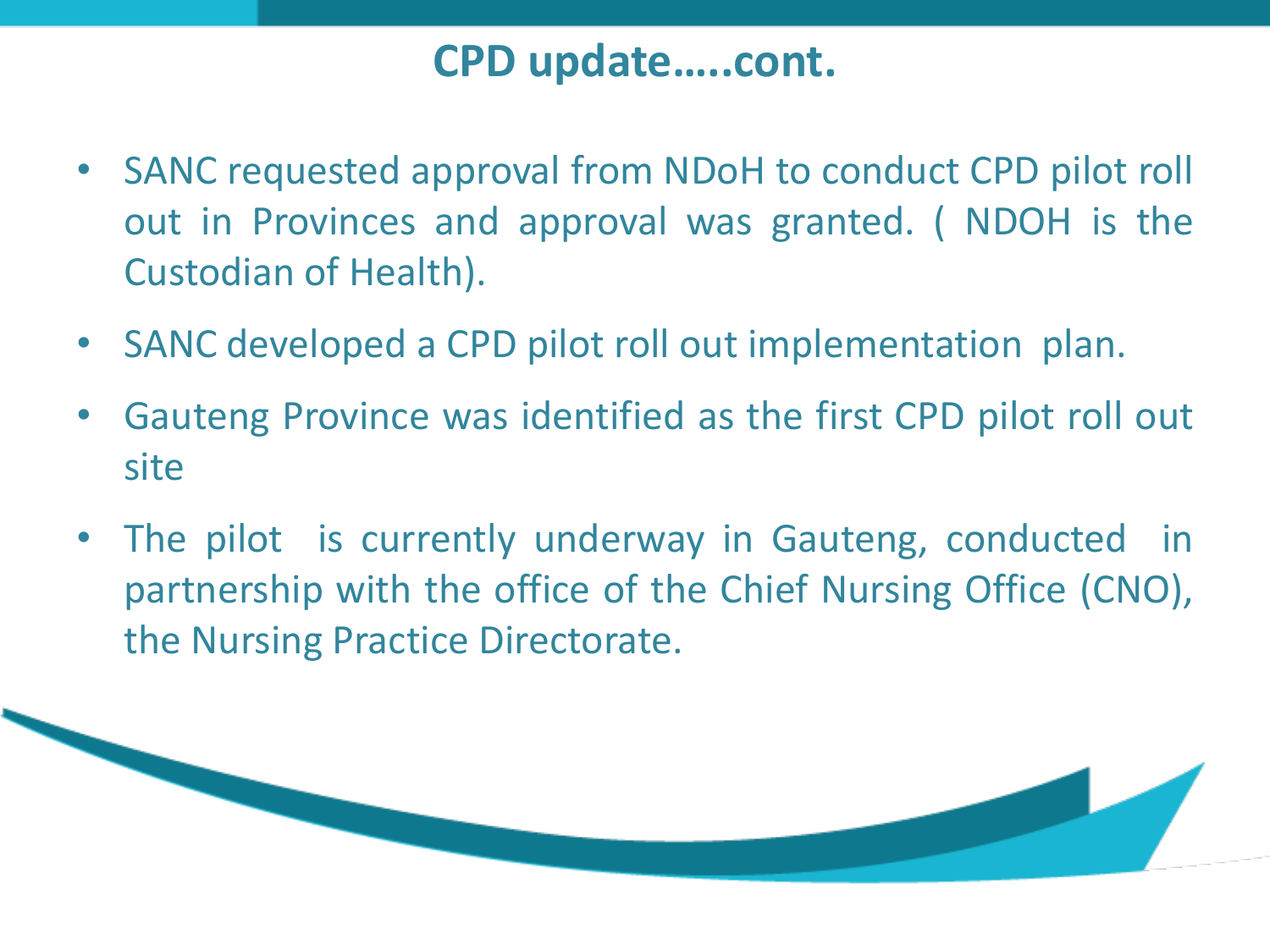### **CPD update…..cont.**

- The pilot will be conducted in 5 provinces, one district within a province
- 50% of practising Midwives in provinces were sampled for the pilot.
- Partogram training is being used for the pilot, facilitated by the Advanced Midwives who are part of the District Specialist Teams already established in Provinces.
- The pilot will assist SANC to test and refine its internal processes accordingly, in preparation for the SANC nationwide CPD roll out for nurses and midwives in South Africa.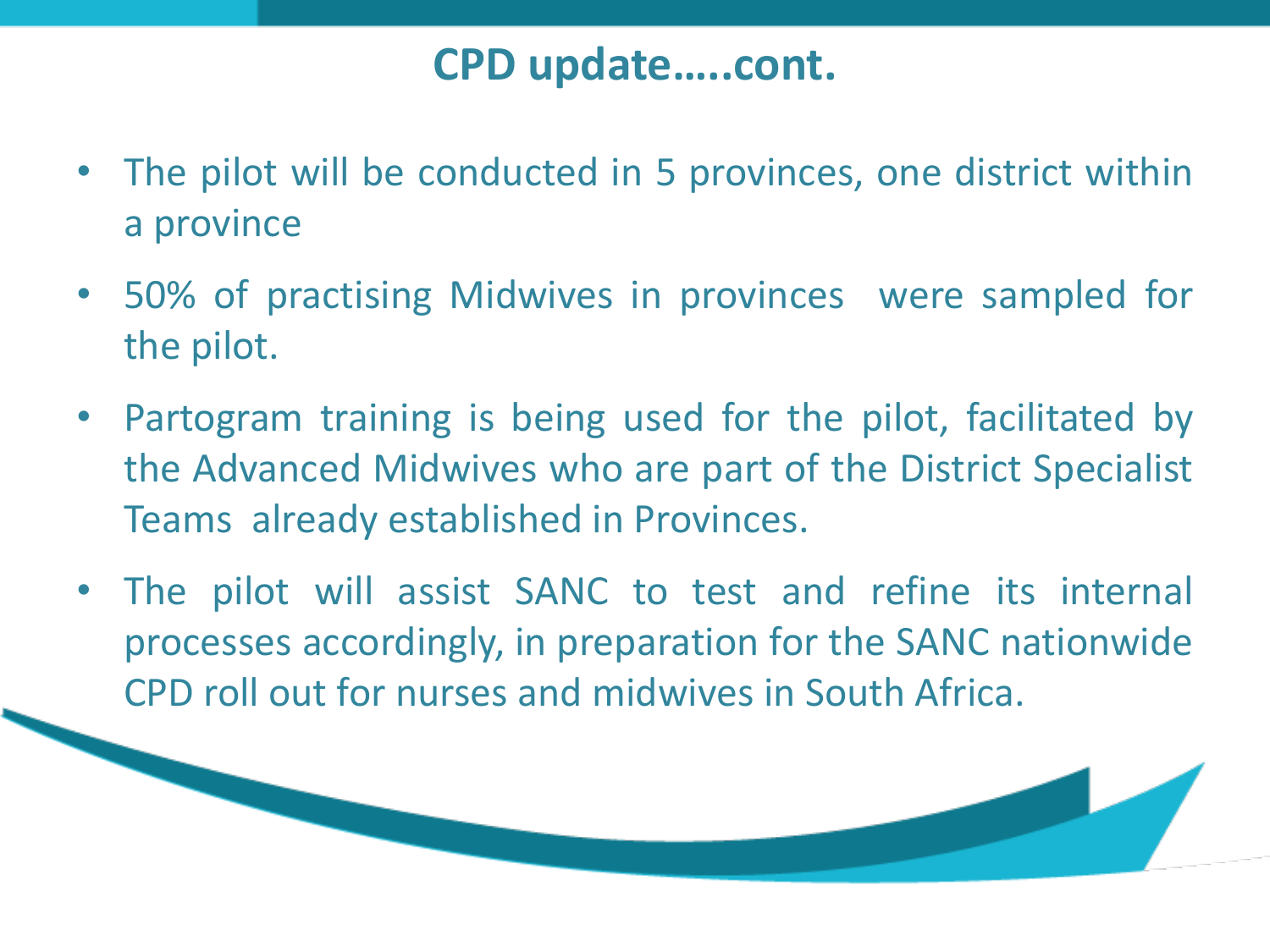#### **CPD update…..cont.**

- The office is currently inundated with quires on when the CPD will commence, how will this work and how to apply to be a CPD provider.
- CPD is currently in the piloting stage.
- A Membership Management System ( SANC online System) will be used for CPD implementation. The project is currently underway.
- The SANC will communicate in advance when the CPD implementation starts, so that prospective providers may apply. CPD documents outlining requirements will be madeavailable on SANC website for ease of access.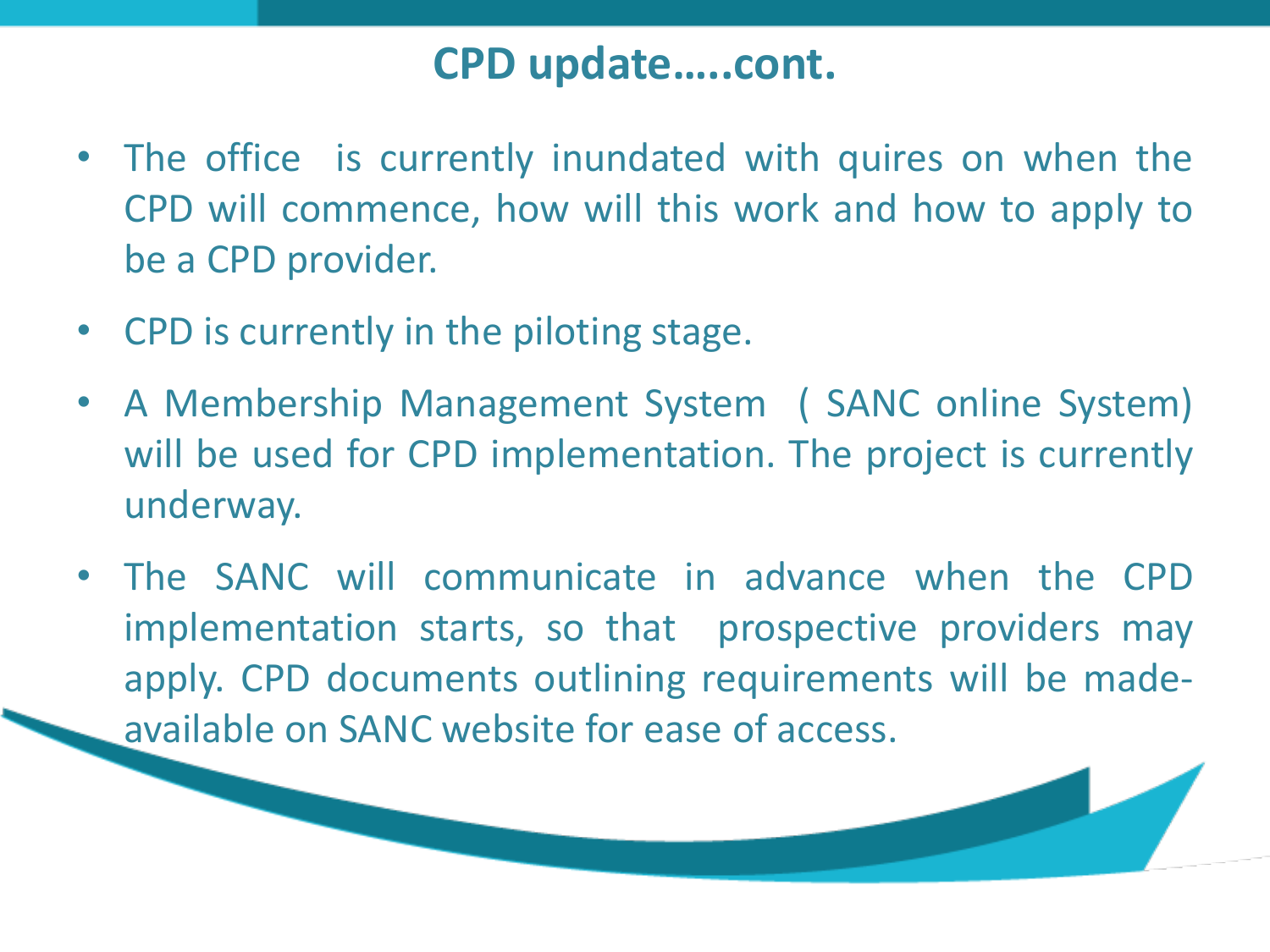2.4. Development of Private Practice Regulations

- Section 58 (1)(j) of the Act mandates the Council to develop **REGULATIONS RELATING TO CONDITIONS UNDER WHICH A PRIVATE PRACTICE MAY BE LICENCED.**
- The Regulations were developed, approved by Council and submitted to NDoH for processing.
- The office is inundated with queries from Practitioners who want to open Private Practices.
- Such Practitioners must follow due processes as prescribed by the Licencing Directorate in the NDoH, available on [www.health.gov.za](http://www.health.gov.za/).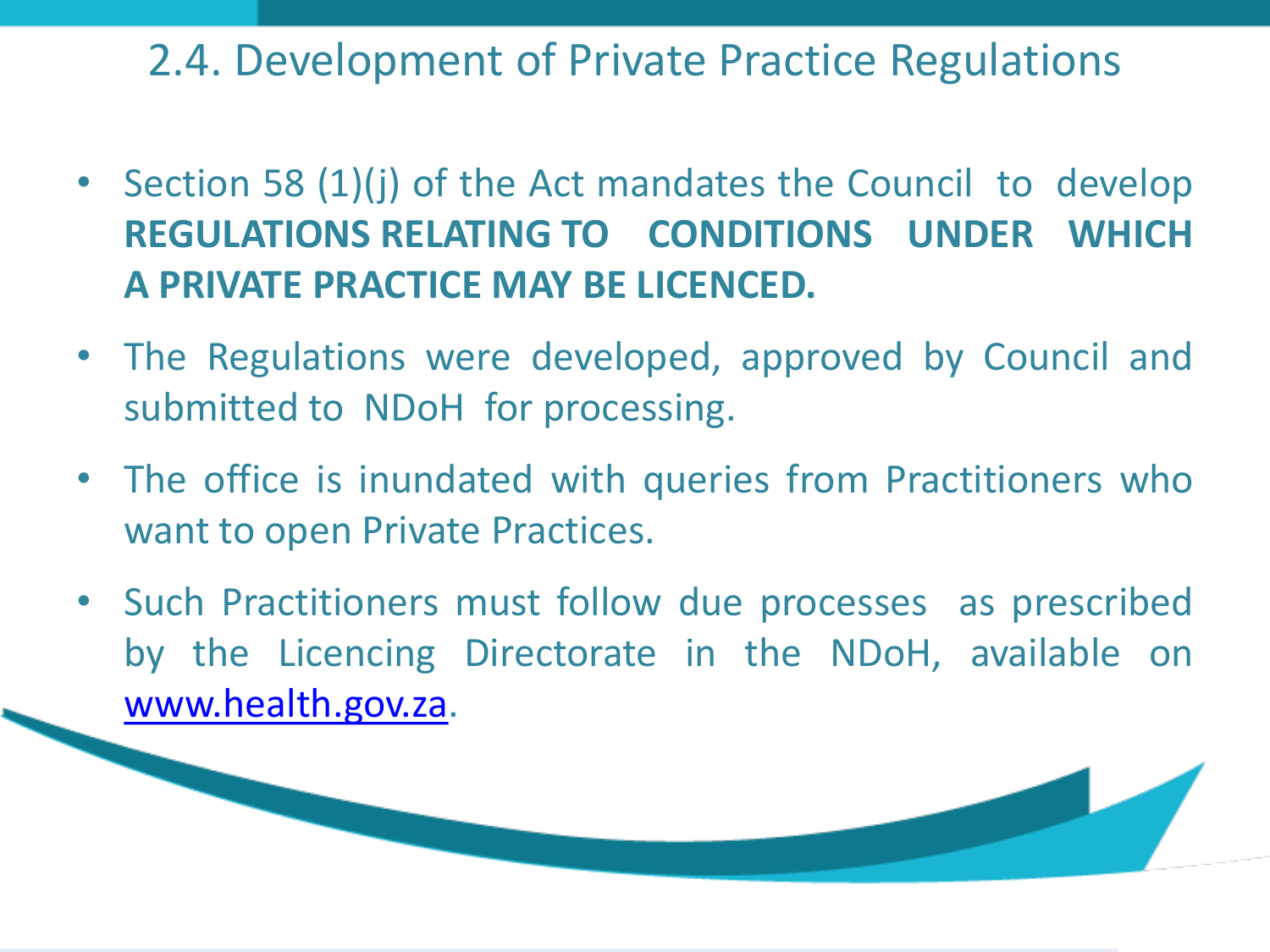## **3. Update on Impairment**

- The Council has noted with concern the increasing number of cases reported to Impairment Committee
- The purpose of the Committee is to assist practitioners who are physically or mentally impaired.
- Most of the cases relate to addiction and or abuse of scheduled substances ( schedule 5,6 and 7 ) by nurse practitioners.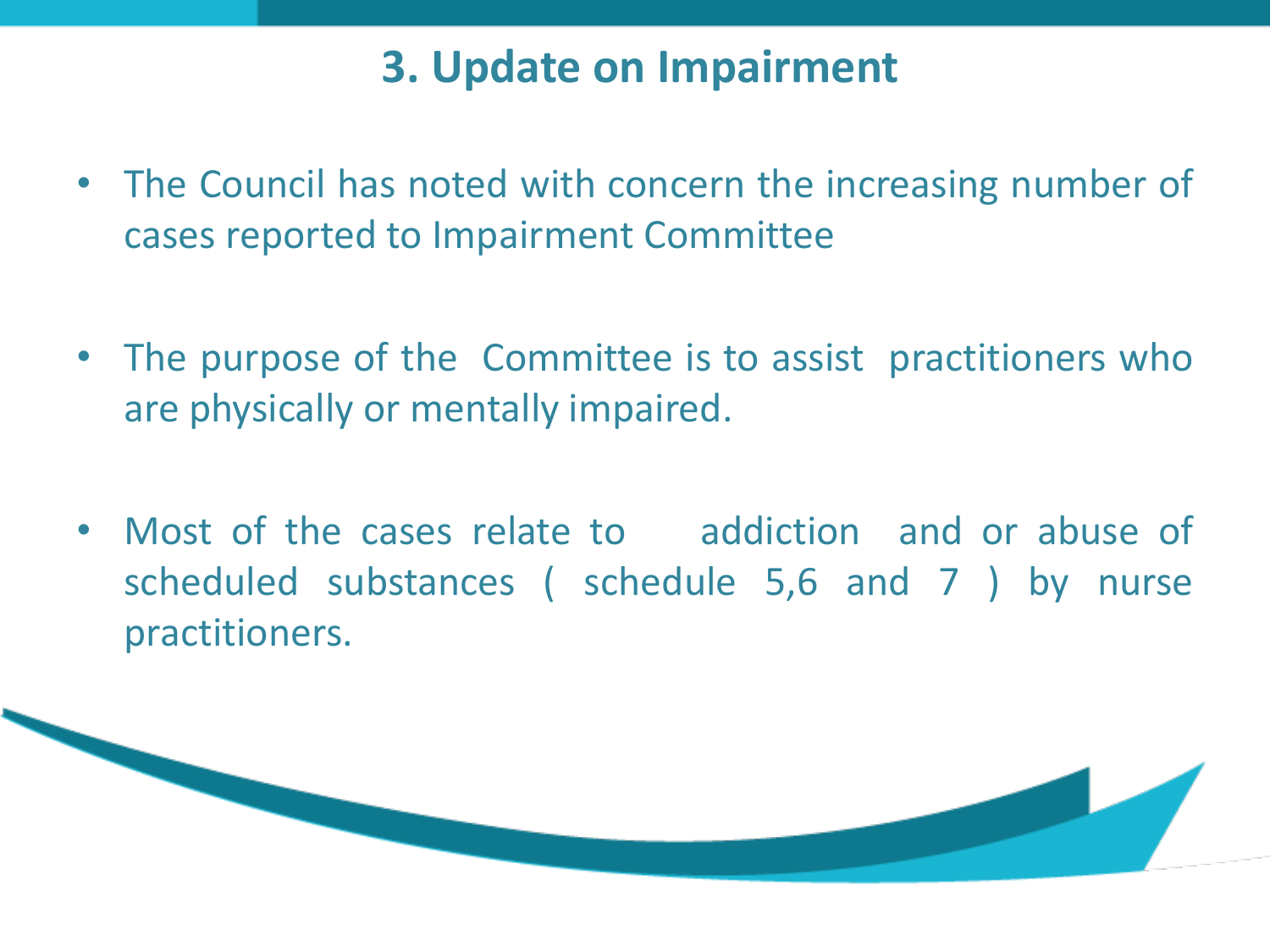### **Update on Impairment….cont.**

- While managing practitioners under impairment, the Council resolved to issued a circular, to sensitise Professional nurses and Nurse managers, reminding them of their roles, amongst others:
- **Implementing policies and SOPs on management of scheduled substances and strictly monitor their implementation.**
- **Reporting all allegations of addiction or Abuse to SANC so that practitioners involved can be assisted.**
- The circular was sent to Heads of Health (HODs) in provinces and is also available on the SANC website for ease of access.